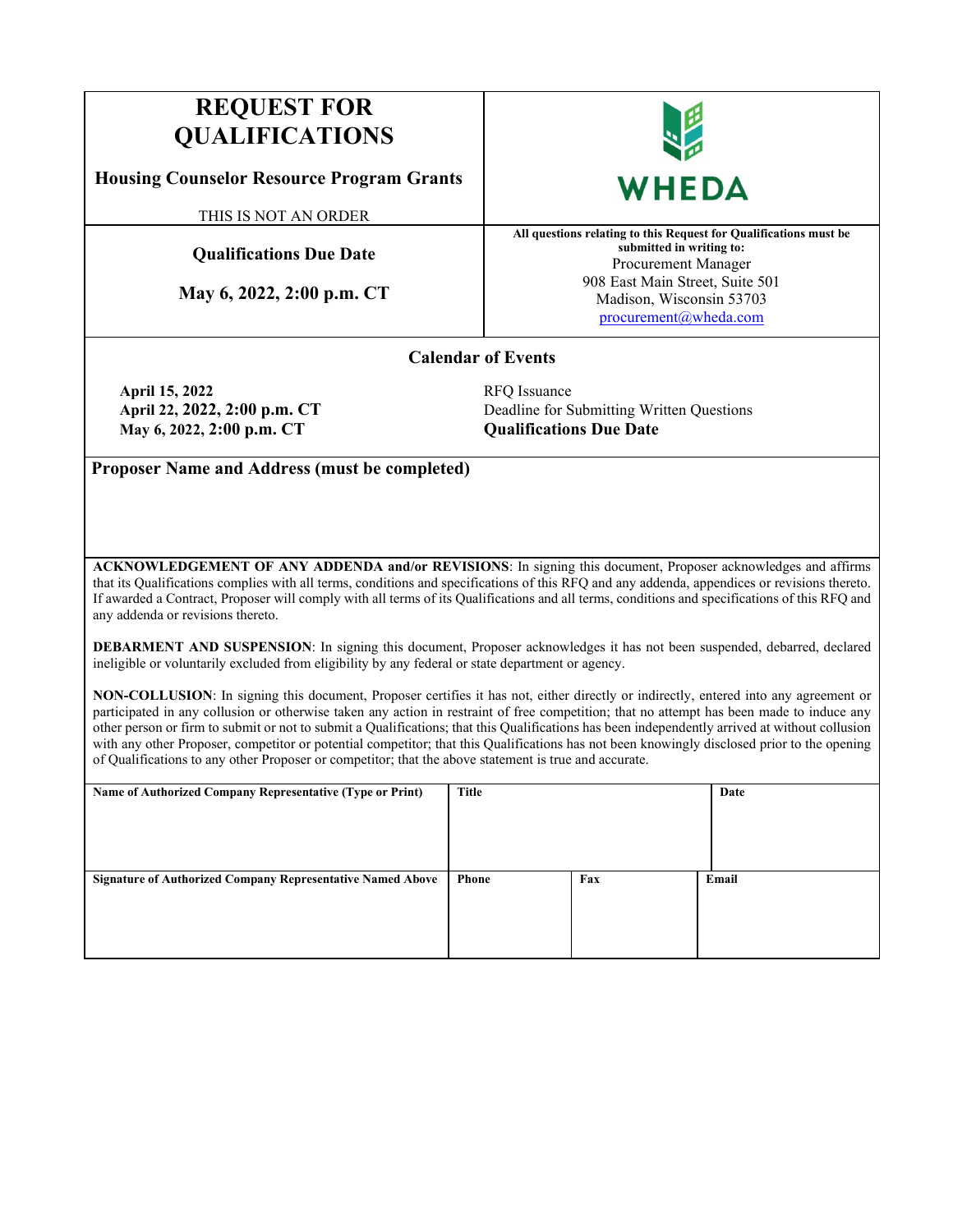# **CHECKLIST FOR SUBMITTING A QUALIFICATIONS**

# **Understanding the Request for Qualifications (RFQ)**

- $\Box$  Thoroughly read and review this RFQ and all attachments, appendices, addenda, and/or revisions.
- $\Box$  Submit any written questions to the Procurement Manager by the deadline provided in the Calendar of Events.
- $\Box$  Know when and where the Qualifications is to be delivered and the due date and time for submission.

# **Completing Your Qualifications**

- $\Box$  Complete the narrative information required in Section 5 of the RFQ.
- $\Box$  Complete the Cost Sheet provided with the RFQ. Make sure your prices and calculations are accurate. Do not alter the format of the Cost Sheet.
- $\Box$  Complete the Proposer Information Form provided with the RFQ.
- $\Box$  Complete the Proposer Reference Form provided with the RFO.
- $\Box$  Complete and sign the Request for Qualifications sheet provided as the cover page of this RFQ package.
- $\Box$  This checklist is provided for the Proposer's convenience only and is not required to be submitted with the Qualifications package.

# **Submitting Your Qualifications**

- $\Box$  Prepare an email to include the following attachments.
	- 1. **Signed Request for Qualifications Sheet** (RFQ cover page)
	- 2. **Proposer Information Form** (Attachment 1)
	- 3. **Proposer Reference Form** (Attachment 2)
	- 4. **Narrative Response** excluding the cost sheet (see Section 5 for details)
	- 5. **Cost Sheet** (Attachment 3) as both a pdf file and an excel file

# **If Your Qualifications is Chosen for a Contract Award:**

 $\Box$  Be prepared to provide any documents—such as certificates of insurance, licenses, credentials, or IRS Form W-9 (Request for Taxpayer Identification Number) —as required by the Authority.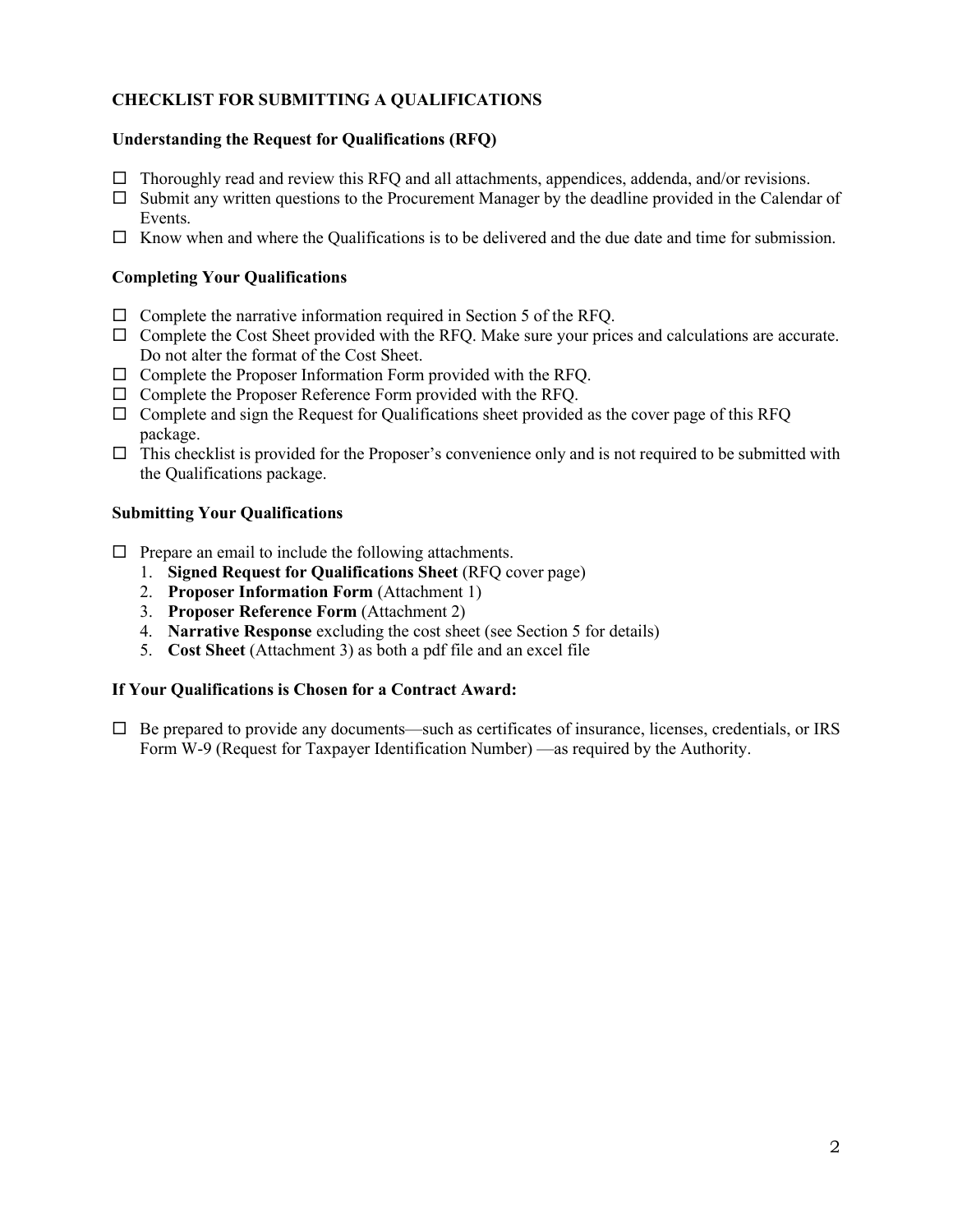# **1. INTRODUCTION**

# **1.1. Scope**

The purpose of this Request for Qualifications (RFQ) is to provide interested parties with information needed to prepare and submit a Qualifications for the following:

The Wisconsin Housing and Economic Development Authority ("**WHEDA**") is administering the Housing Counseling Resource Program ("**HCRP**") made available by an allocation from the Federal Home Loan Bank of Chicago ("**FHLBC**"). The HCRP will provide grants to HUDapproved housing counseling agencies ("**Agencies**", and each an "**Agency**") in Wisconsin to facilitate expanded reach and service to underserved minority ("Black, Indigenous and People of Color", "BIPOC") and low- and moderate-income homebuyers. The goal of HCRP is to expand the pipeline of purchase-ready minority (BIPOC) and low- and moderate-income families.

WHEDA intends to use the results of this process to make grant award to multiple selected Agencies covering multiple regions in the State of Wisconsin with a maximum of \$150,000.00 per Agency per annual award.

If selected, WHEDA will require a copy of the quarterly HUD 9902 from each awarded Agency to be submitted to WHEDA simultaneously with it being submitted to HUD.

WHEDA will also require other quarterly reporting information for each disbursement of funds, or as otherwise required in the required Grant Agreement between WHEDA and each awarded Agency.

WHEDA, in its sole discretion, shall determine which Agencies, if any, shall receive a grant award, and the amount of such award.

# **1.2. Wisconsin Housing and Economic Development Authority**

The Wisconsin Housing and Economic Development Authority is a public body corporate and politic governed by Chapter 234 of the Wisconsin Statutes. The Authority is governed by a twelvemember Board of Directors. The Authority's Chief Executive Officer is appointed by the Governor. The Authority offers financial products and services to Wisconsin citizens, housing developers, business owners and farmers for affordable housing and economic development opportunities.

As of June 30, 2021, the Authority had 158 employees, an operating budget of \$28.5 million, and \$3.2 billion in assets. Revenues to finance its operating and capital budgets are derived primarily from interest earnings on loans, investments of assets, and administrative fees.

For more information about the Authority, including the Authority's 2021 audited financial statements please visit [www.wheda.com.](http://www.wheda.com/)

#### **1.3. Definitions**

Words and terms in this RFQ shall be given their ordinary and usual meanings, and all meanings shall be applicable to the singular and plural forms of the words and terms. For the purposes of this RFQ, the following words and terms shall have the meanings indicated.

- A. **"Authority"** or **"WHEDA"** means the Wisconsin Housing and Economic Development Authority.
- B. **"Calendar of Events"** means the official schedule of events, and deadlines shown on the cover page of this RFQ.
- C. **"Contract"** means the agreement entered into between the Authority and a selected Agency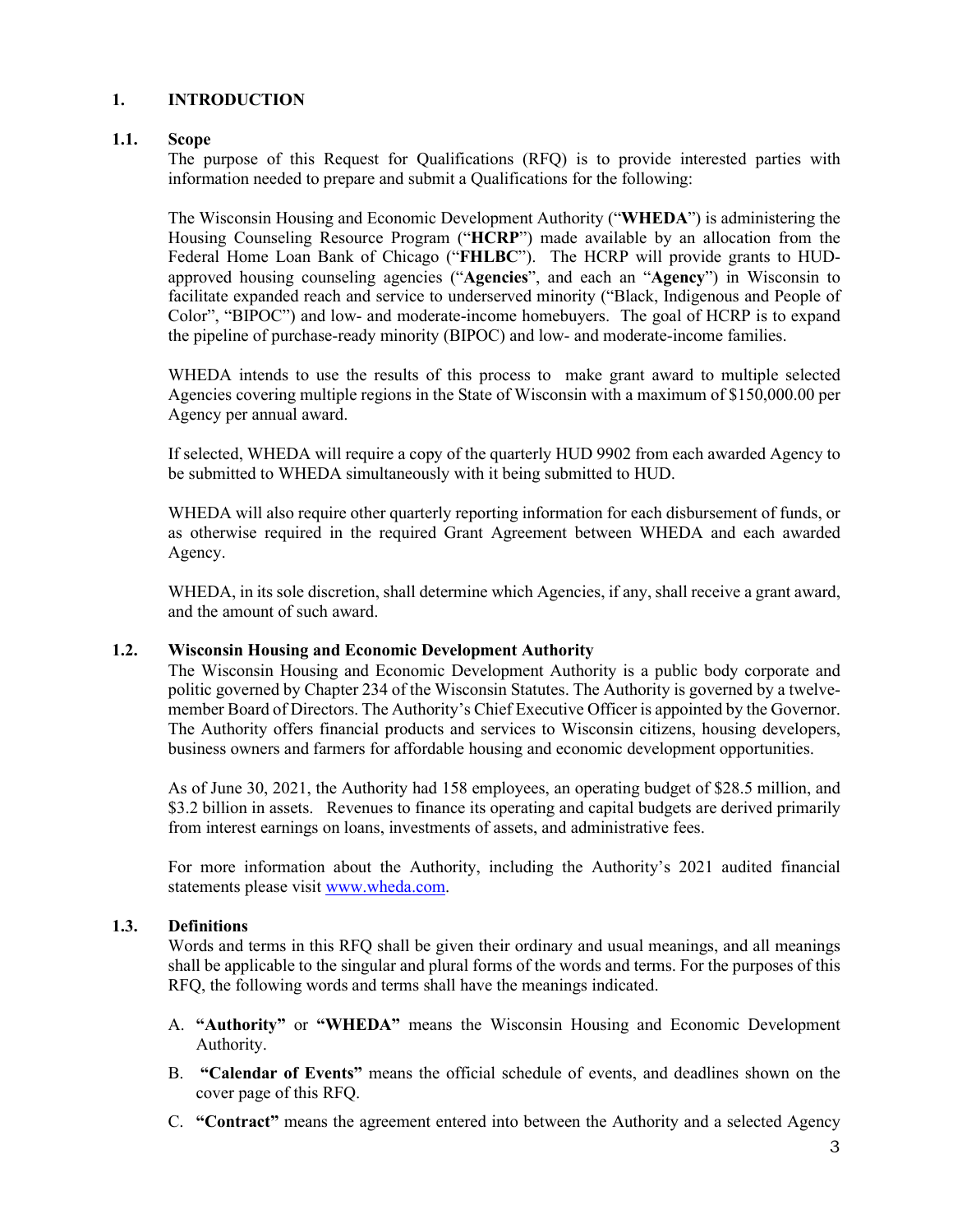resulting from the selection of its Qualifications.

- D. **"Contractor"** means an Agency that is awarded a Contract under this RFQ.
- E. **"Interested Proposer"** means any individual, company, corporation or other entity identified by the Procurement Manager as potentially interested in this RFQ or that notifies the Procurement Manager of its interest in or intent to respond to this RFQ.
- F. **"Procurement Manager"** means the person who has been designated by the Authority to manage this RFQ. All communications with the Procurement Manager shall be through electronic mail addressed to [procurement@wheda.com.](mailto:procurement@wheda.com)
- G. **"Qualifications"** means the complete response from a Proposer, including all required documentation described in this RFQ.
- H. **"Proposer"** means the Agency that responds to this RFQ.
- I. **"Request for Qualifications" or "RFQ"** means this document including appendices, addenda, revisions and/or attachments.

# **2. CONTRACT INFORMATION**

# **2.1. Contract Term**

The Authority will enter into Contracts with selected Agencies. The Authority intends to use the RFQ results to make awards to selected Agencies for a term of three years so long as the Agency is satisfying the requirements set forth in the Contract.

# **2.2. Terms and Conditions**

In addition to the terms, conditions and specifications contained in this RFQ, this RFQ and any resulting Contract(s) shall be governed by the Authority's Standard Terms and Conditions for Contractual Services (Attachment 4) (the "**Terms and Conditions**"), which includes the Authority's Code of Ethics for Consultants and Travel Policy for Consultants. This RFQ and the awarded Proposer's Qualifications may, at the Authority's option, be incorporated into the Contract.

Proposers must accept the Terms and Conditions referenced above in their entirety or submit pointby-point exceptions along with proposed alternative or additional language for each exception. The Authority may reject a Qualifications if it deems the proposed alternative or additional language to be unacceptable. Submission of the Proposer's own terms and conditions as a substitute for language in the Terms and Conditions is not a sufficient response to this requirement and may result in rejection of the Qualifications. Failure of a successful Proposer to accept the Authority's Terms and Conditions as part of the Contract or to propose alternative or additional language in its Qualifications that is acceptable to the Authority, will result in cancellation of the award.

# **3. PROCEDURES AND INSTRUCTIONS**

# **3.1. Reasonable Accommodations**

Upon request, the Authority will provide reasonable accommodations, including the provision of informational material in an alternative format, for individuals with disabilities.

# **3.2. Qualifications Contents and Delivery Requirements** Proposers **shall submit**: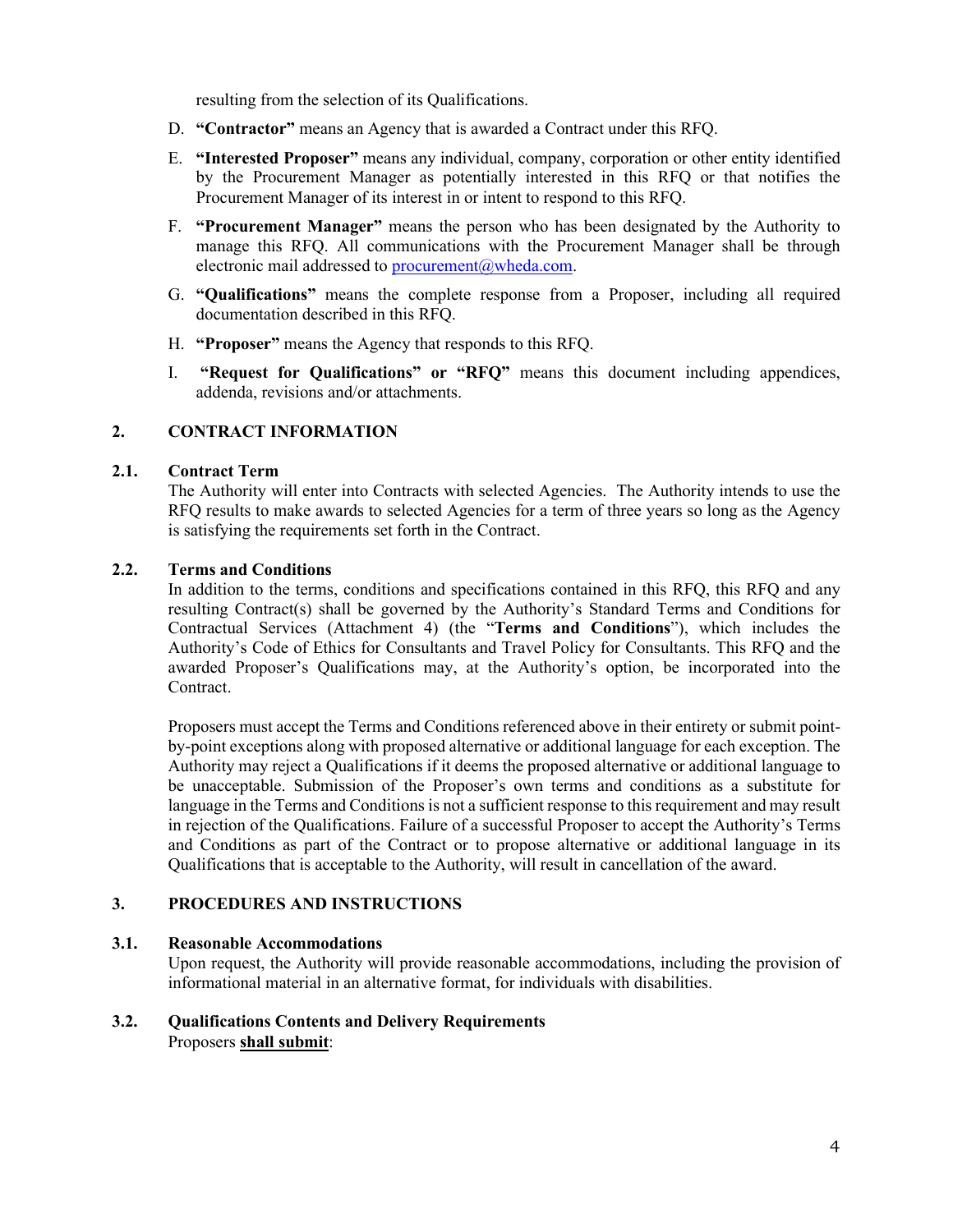- A. A pdf file of its Qualifications,
- B. A pdf file of its Cost Sheet, and
- C. An excel file of its Cost Sheet,

by the Qualifications Due Date in the Calendar of Events to:

Procurement Manager [procurement@wheda.com](mailto:procurement@wheda.com)

All emailed Qualifications must include the following information in the email with the qualification's information attached:

- Request for Qualifications title in the subject line (See upper left-hand box of RFQ cover page)
- Proposer's name and address
- Qualifications due date (See upper left-hand box of RFQ cover page and Calendar of Events)

Qualifications must be received at the procurement email address indicated above on or before the date and time Qualifications are due. Late Qualifications will be rejected. Qualifications received at a different email address may be rejected.

# **3.3. Calendar of Events**

The Calendar of Events provides important dates and times by which actions related to this RFQ shall be completed. In the event that the Authority finds it necessary to change any of these dates and/or times, it will provide written notification of such changes per Section 3.4, Communication with Proposers.

# **3.4. Communication with Proposers**

In the event it becomes necessary to make changes to the Calendar of Events, provide additional clarifying data or information, revise any part of this RFQ, or provide a record of questions and answers, the Procurement Manager will send written notification, via email and/or U.S. postal mail, in the Authority's discretion, to all Interested Proposers.

# **3.5. Format of Qualifications**

Proposers responding to this RFQ must submit the following materials.

- **A. Signed Request for Qualifications Sheet**: The Qualifications must include the signed Request for Qualifications sheet provided as the cover page of this RFQ package. A Qualifications submitted in response to this RFQ must be signed by the person in the Proposer's organization who is responsible for pricing decisions for the services offered in the Qualifications or by a person who has been authorized in writing to act as such person's agent.
- **B. Proposer Information Form** (Attachment 1)
- **C. Cost Sheet** (Attachment 3): Provide the Cost Sheet as a pdf file and as an excel file separate from the Proposal package file. Details of the use of the requested funds must be clearly explained along with the expected benefits of each proposed use in furnishing the services requested under this RFQ.
- **D. Narrative Responses and Additional Information**: Please refer to Section 5 (Mandatory, General and Technical Requirements).

The checklist included with this RFQ is provided for the convenience of the Proposer. The Proposer is not required to submit the checklist with its Qualifications package.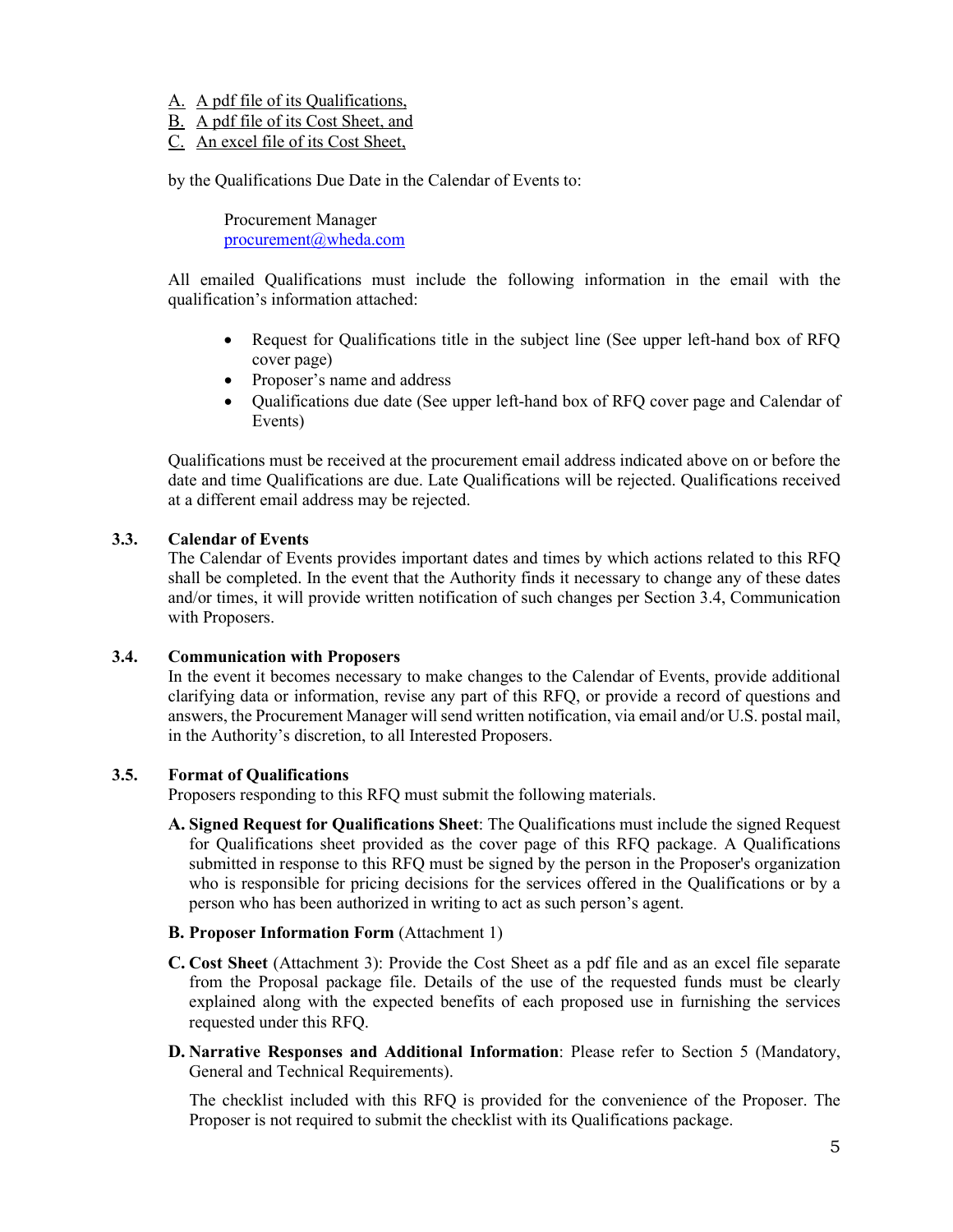# **3.7. Questions**

Questions concerning this RFQ must be submitted in writing to the Procurement Manager via email sent to [procurement@wheda.com](mailto:procurement@wheda.com) on or before the Deadline for Submitting Written Ouestions provided in the Calendar of Events. Proposers are expected to raise any questions, exceptions or additions concerning the RFQ (including the Terms and Conditions) prior to this deadline. If a Proposer discovers any significant ambiguity, error, conflict, discrepancy, omission or other deficiency in this RFQ, the Proposer must immediately notify the Procurement Manager via email sent to [procurement@wheda.com](mailto:procurement@wheda.com) and request clarification and/or modification of the RFQ. All questions and answers will be provided to all Proposers in accordance with section 3.4, Communication with Proposers.

# **3.8. Incurring Costs**

The Authority is not liable for any cost incurred by a Proposer in responding to this RFQ.

# **3.9. Contact with the Authority**

From the date of issuance of this RFQ until a letter of intent to award a Contract is issued, all contacts with the Authority regarding this RFQ shall be made only through the Procurement Manager. Any information provided by a source other than the Procurement Manager shall be deemed unofficial and nonbinding on the Authority. Violation of this condition may be considered sufficient cause for rejection of a Qualifications, irrespective of any other considerations.

# **3.10. News Releases**

News releases pertaining to the RFQ or to the acceptance, rejection or evaluation of Qualifications shall not be made without the prior written approval of the Authority.

# **4. QUALIFICATIONS ACCEPTANCE, VERIFICATION AND AWARD**

# **4.1. Qualifications Opening**

Qualifications will be opened on the Qualifications due date and time specified in the Calendar of Events. Names of the Proposers will not be read aloud at the Qualifications opening. The Qualifications opening will be held at the following location:

WHEDA 908 E. Main Street, Suite 501 Madison, Wisconsin

# **4.2. Qualifications Review, Verification and Acceptance**

The Authority shall review each Qualifications to verify that it meets all specified requirements in this RFQ. Qualificationsthat do not comply with instructions contained in this RFQ may be rejected by the Authority. The Authority reserves the right to waive a particular specification in its sole discretion. The Authority may request reports on a Proposer's financial stability. The Authority may reject a Qualifications if the Proposer is determined to have inadequate financial means to provide the proposed services. The Authority retains the right to accept or reject any or all Qualifications, or accept or reject any part of a Qualifications if doing so is in the best interest of the Authority. The Authority shall be the sole judge as to compliance with the instructions contained in this RFQ. A Qualifications shall be deemed to be firm for acceptance for ninety (90) days from date of Qualifications opening unless otherwise noted. A Proposer may not modify its Qualifications after the Qualifications opening except to correct minor omissions or miscalculations as directed in writing by the Procurement Manager.

# **4.2 Qualifications Review**

Qualifications shall be reviewed by an evaluation committee and evaluated against the stated Evaluation Criteria. The committee may review references, require oral interviews/presentations and use the results of reference checks, interviews and presentations in evaluating the Qualifications submissions.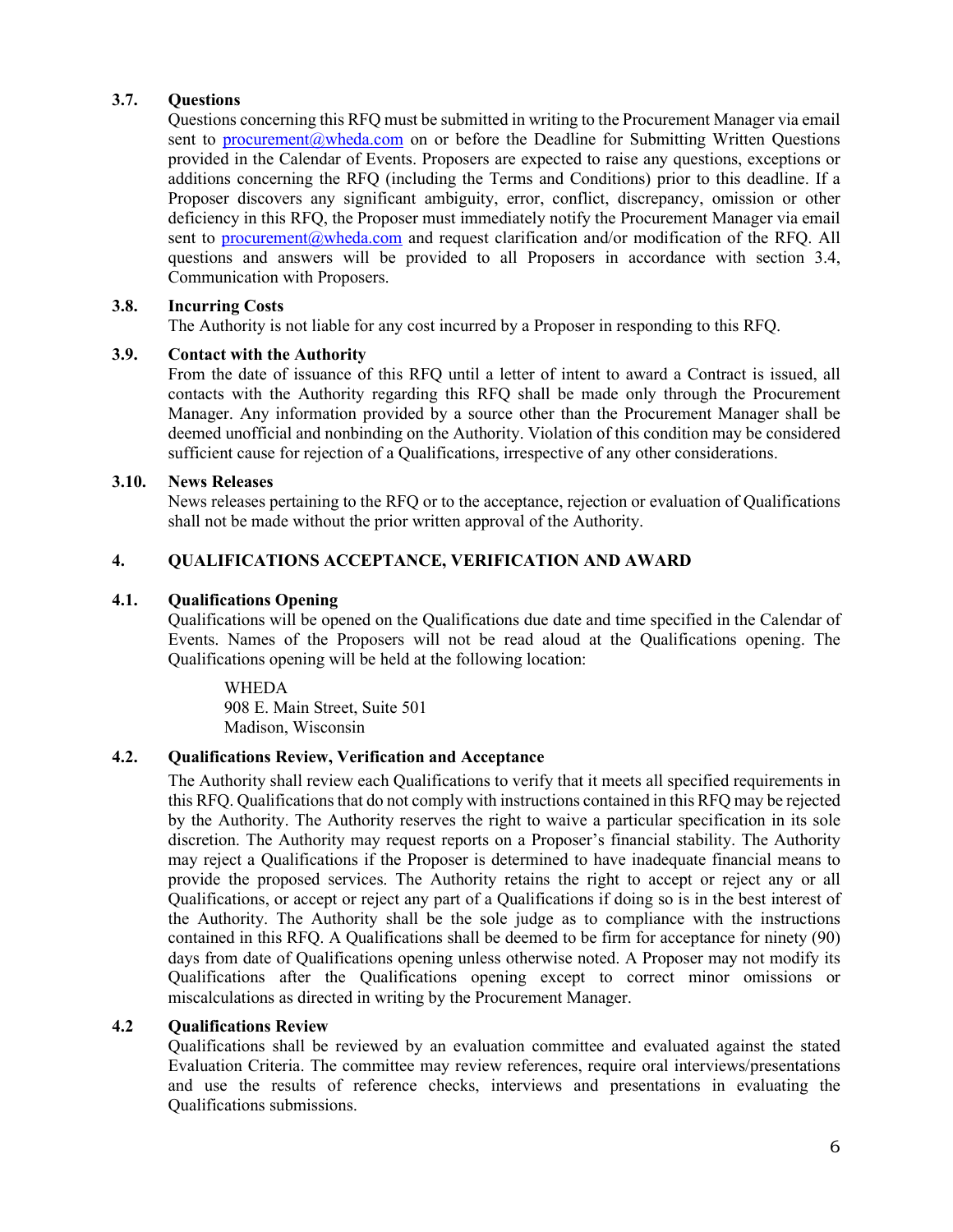# **4.3 Evaluation Criteria**

A Qualifications must meet Mandatory Requirements. A Qualifications that receives less than the mandatory requirements shall be ineligible for further consideration.

# **4.4 Cost Listing**

WHEDA reserves the right to select a portion of the listed uses in the Cost Sheet, and reserves the right to fund each use at an amount less than requested in the Cost Sheet for such use. If this is flexibility is not acceptable or should otherwise be limited, the Agency must clearly explain its objections or limitations in its Cost Sheet.

# **4.5 Right to Reject Qualifications and Negotiate Contract Terms**

The Authority reserves the right to reject any and all Qualifications. The Authority may negotiate the terms of the Contract, including the award amount, with any selected Agency prior to entering into the Contract.

# **4.6 Notification of Intent to Award**

All Agencies who respond to this RFQ shall be notified in writing of the Agencies selected pursuant to this RFQ.

# **5. MANDATORY AND OTHER REQUIREMENTS**

The Proposer must provide answers to all the following information requests and questions.

# **5.1. Mandatory Requirements**

Provide evidence that your Agency is a current HUD-approved housing counseling agency in good standing in Wisconsin.

# **5.2. Organizational Capabilities**

- A. Provide a brief description of your Agency, including its mission, history, service area covered by your Agency, organizational composition and current programs and services available to potential homebuyers, and population served. Please identify all locations from which programs and services will be provided.
- B. Provide a map or summary of your Agency's service area. If available, provide client data by county.
- C. Please highlight how your Agency has successfully engaged potential homebuyers and prepared them for homeownership in your region. How have you served minority (BIPOC) and low- and moderate-income homebuyers?
- D. What are the needs for counseling in the communities which you serve? What is your Agency's solution or proposed plan to use the grant funds to address such need? Are there innovative concepts that would provide a new way of addressing the need? How would grant funds be used to serve underserved minority (BIPOC) and low- and moderate-income homebuyers?
- E. Does your Agency have a marketing or outreach plan? If so, please attach. If not, please provide a summary of the following:
	- Active outreach
	- Current efforts
	- Population served
- F. Please describe how you view your Agency's ability to provide programming and services through a lens of cultural competency. Describe how equity, diversity and inclusion is a part of your Agency's DNA.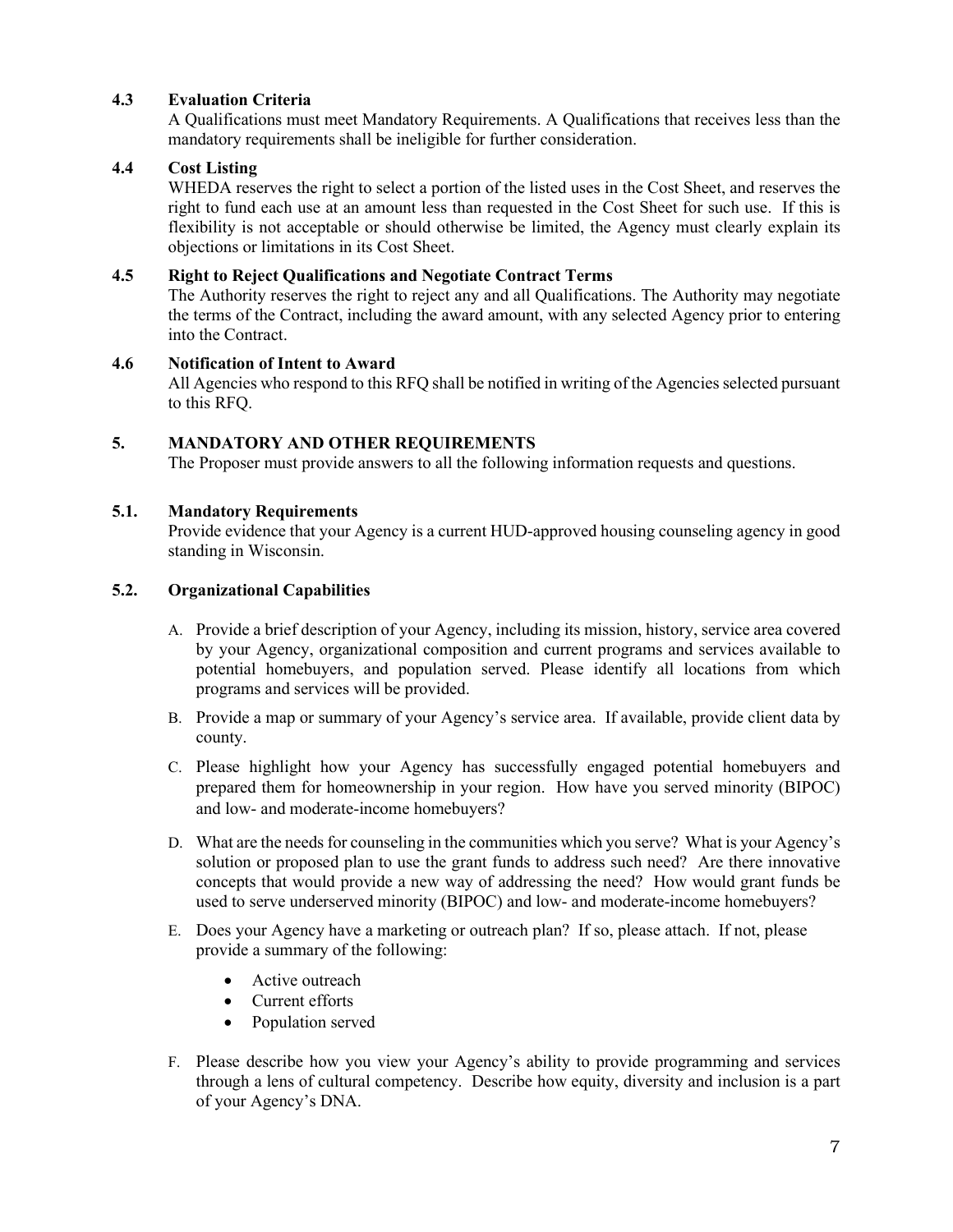- G. Please provide a detailed plan of how the potential award would be used in each year. This detailed plan should include specific uses and the dollar amount for each use, which matches the requests made in the Cost Sheet.
- H. To the extent available, please provide the last four (4) years of quarterly HUD 9902 forms filed by the Agency. Note that four years is not a minimum requirement. All HUD-approved housing counseling agencies, regardless of tenure, are encouraged to apply.
- I. Please provide the Agency's most recent audited financial statement. If an audited financial statement is not available, please provide an unaudited financial statement, or other relevant information regarding the Agency's current financial position.

# **5.3 Staffing Information**

Provide the names and resumes for each staff person who will be assigned to work directly with the Authority; each resume must include the credentials, background, and experience of the staff person. Please be sure to include all HUD-approved housing counselors that will be working with this program.

# **5.4 Requested Award**

Any Award is required to be used for capacity-building activities that expand organizational reach to minority (BIPOC) and low- and moderate-income homebuyers, including but not limited to:

• Marketing and outreach activities

• Program staffing (e.g., hiring an additional housing counselor or a bilingual staff person, allocating a percentage of staff time to working in targeted areas, etc.); and

• Technology upgrades that facilitate expanded service to minority (BIPOC) and low- and moderate-income communities.

State the total Award amount requested annually for up to three years.

Provide a detailed breakdown by use of how the requested amounts would be spent for each year of the Contract.

Identify the amount requested for each such use and describe each use in detail. Please include the methods and techniques your Agency would use and how such use would address any unique challenges or barriers identified in your service area.

Describe how each use would enhance the Agencies ability to reach minority (BIPOC) and low- to moderate homebuyers in your service area, in both the near- and long-term.

All proposed uses and amounts must be listed in the Cost Sheet.

# **6. Additional Requirements**

Agencies that receive funding will submit reporting quarterly to WHEDA, specifically HUD Form 9902 and supplemental data to evidence impact and uses of Program funds. WHEDA will compile and submit quarterly reporting to FHLBC based on this data. Performance and impact metrics will be measured against historical performance data, where available. Impact reporting will seek to capture both short- and long-term impacts.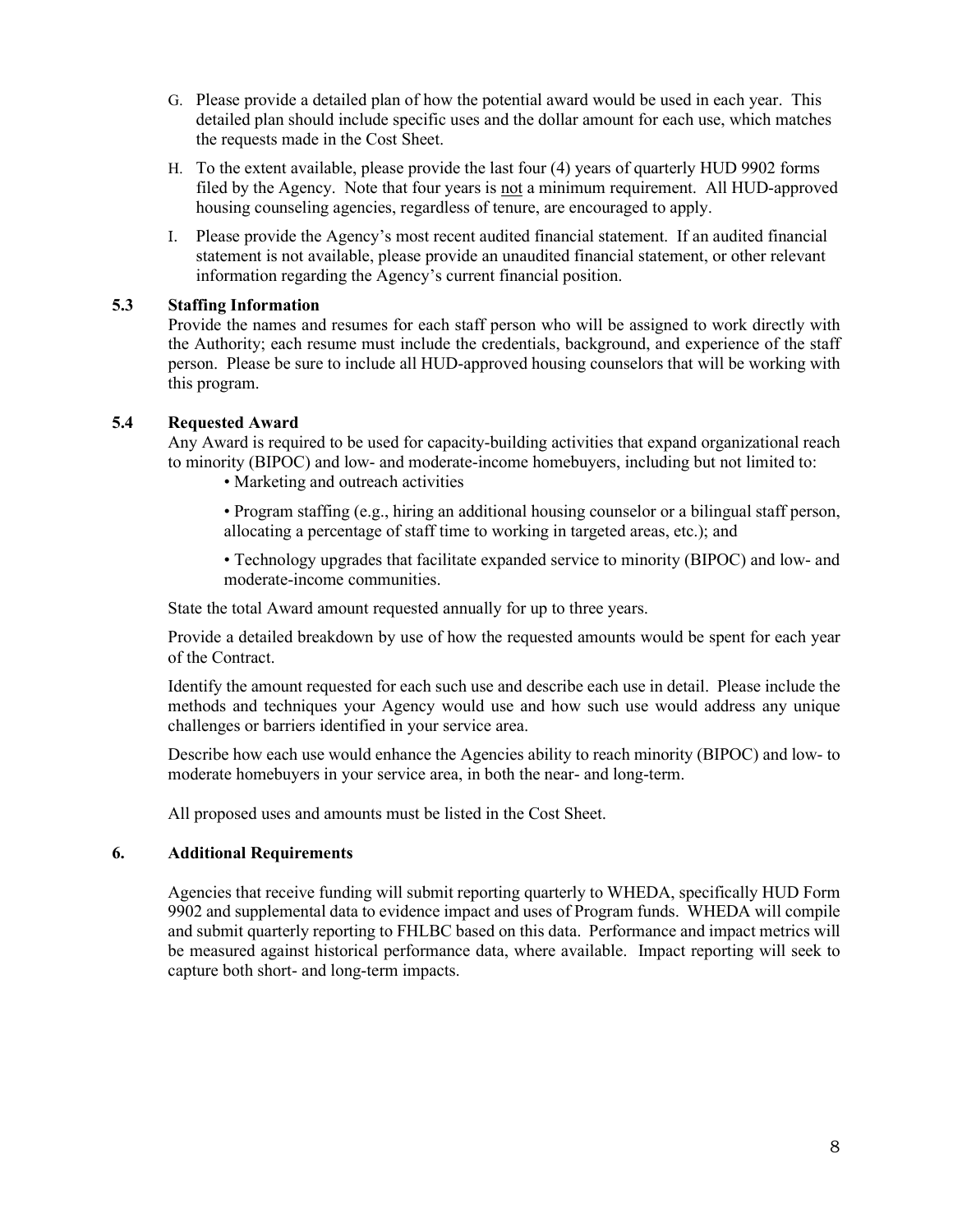

# **Attachment 1 VENDOR INFORMATION**

Housing Counselor Resource Program Grants

# **1. General Company Information**

| Proposing Agency Name |       |               |
|-----------------------|-------|---------------|
| CEO/President Name    |       |               |
| <b>Street Address</b> |       |               |
| City                  | State | $\chi$ ip + 4 |
| Company Website www.  |       |               |

# **2. Person to Contact for Questions Concerning this Proposal/Bid/Qualifications**

| Name                  | Title         |                           |
|-----------------------|---------------|---------------------------|
| <b>Street Address</b> |               |                           |
| City                  | <b>State</b>  | $\mathop{\mathrm{Zip}}+4$ |
| Telephone Number      | Email Address |                           |

#### **3. Person to Contact for Questions Concerning Billing and Reporting**

| Name                  | Title         |                  |
|-----------------------|---------------|------------------|
| <b>Street Address</b> |               |                  |
| City                  | State         | $\mathsf{Zip}+4$ |
| Telephone Number      | Email Address |                  |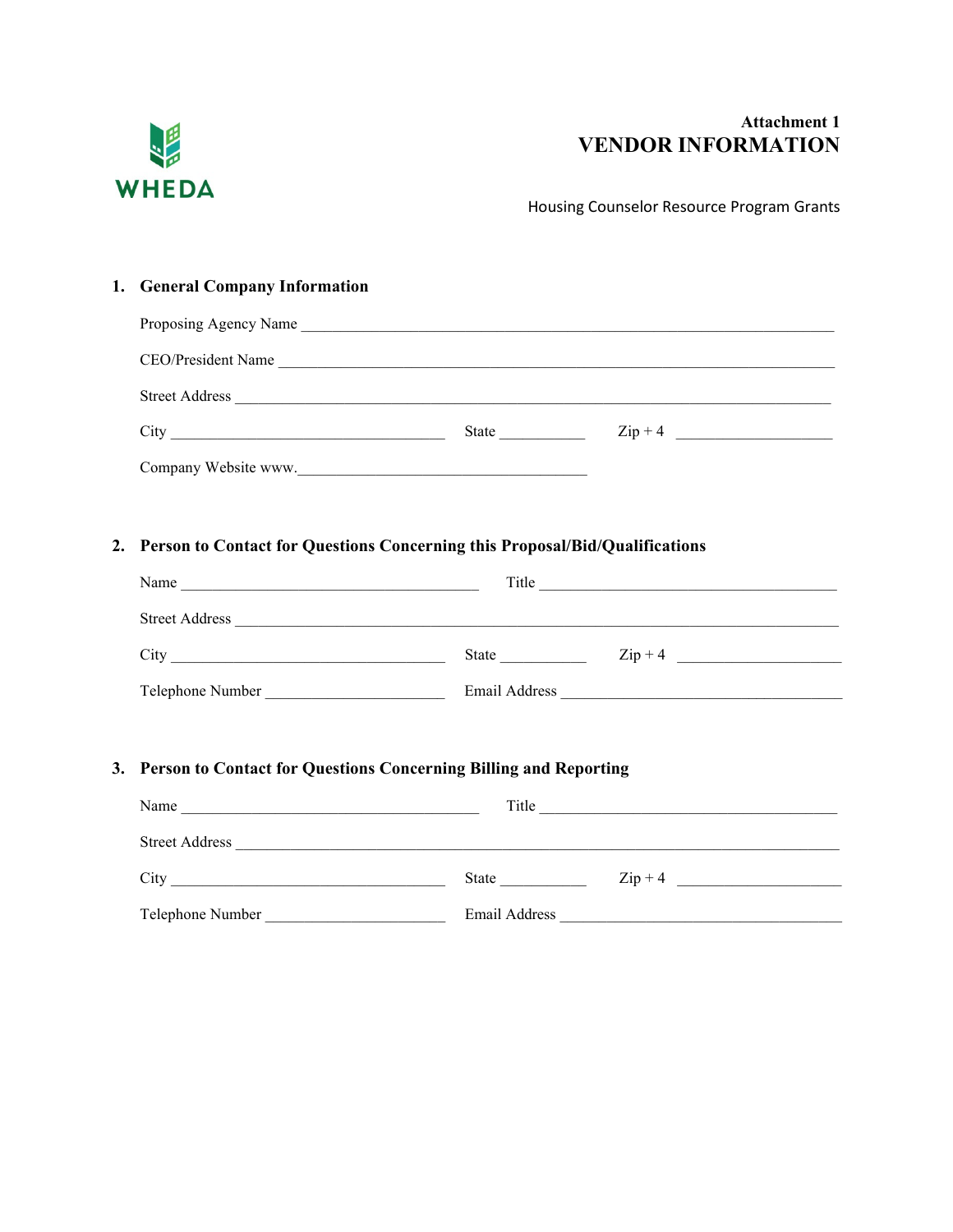

# **Attachment 2 VENDOR REFERENCES**

Housing Counselor Resource Program Grants

Agency \_

Provide the company name, address, contact person, telephone number, email address and description for three (3) customers to which the Proposer has provided product(s) and/or service(s) with requirements similar to those included in this solicitation document. Failure to provide complete information for three (3) references may result in rejection of the Proposal/Bid/Qualifications.

| Company Name     |                                      |
|------------------|--------------------------------------|
|                  |                                      |
|                  |                                      |
| Telephone Number |                                      |
|                  |                                      |
|                  |                                      |
| Company Name     |                                      |
|                  | Address (include $\text{Zip } + 4$ ) |
|                  |                                      |
| Telephone Number |                                      |
|                  |                                      |
|                  |                                      |
|                  |                                      |
|                  | Address (include $\text{Zip } + 4$ ) |
|                  |                                      |
| Telephone Number |                                      |
|                  |                                      |
|                  |                                      |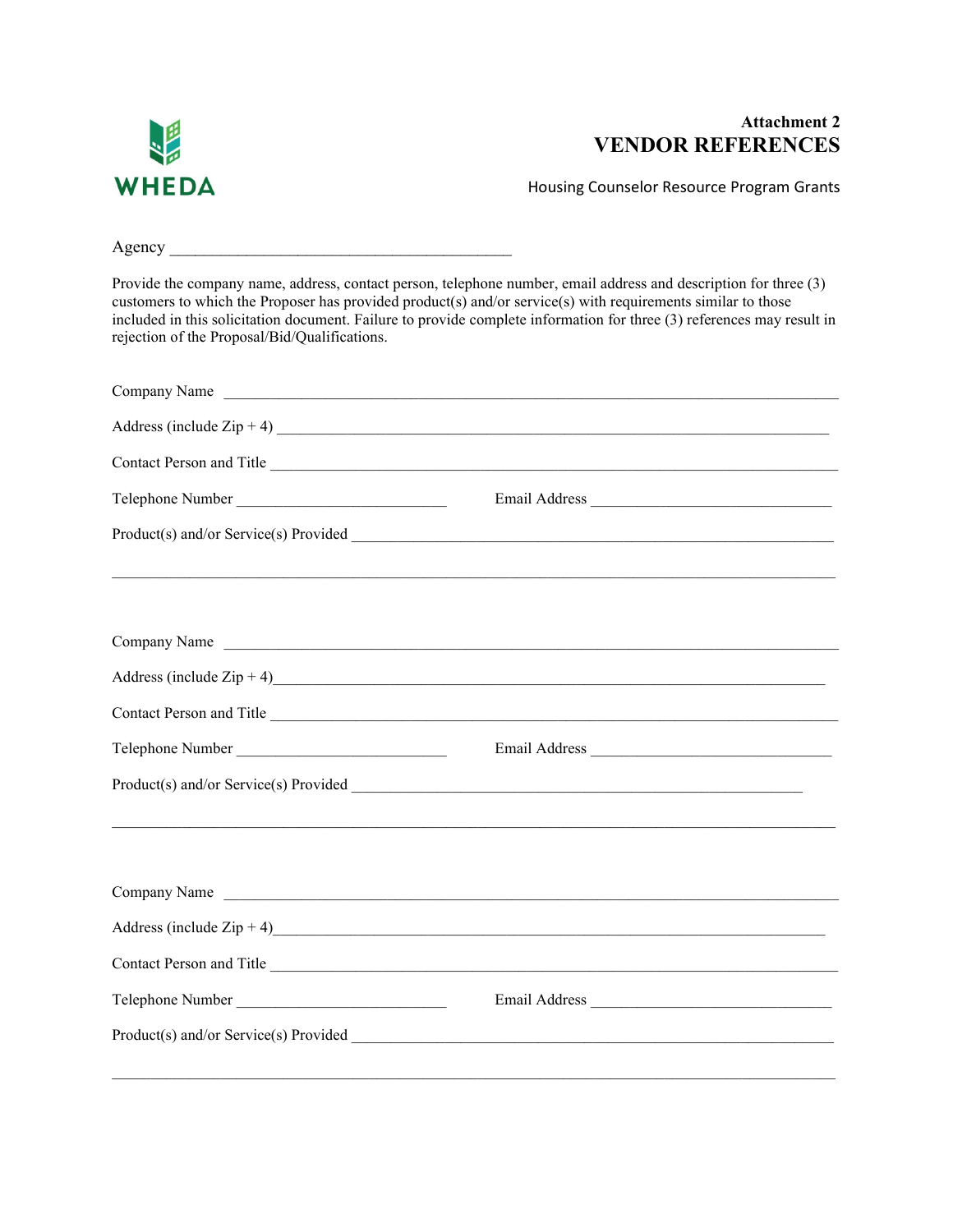**Attachment 3**



Housing Counselor Resource Program Grants

Agency \_\_\_\_\_\_\_\_\_\_\_\_\_\_\_\_\_\_\_\_\_\_\_\_\_\_\_\_\_\_\_\_\_\_\_\_\_\_\_\_

# **Year 1**

| <b>Activity</b>                        | <b>Dollars</b> |
|----------------------------------------|----------------|
| Program Staffing                       |                |
| <b>Technology Upgrades</b>             |                |
| Marketing and Outreach                 |                |
| Other (Please describe in Section 5.4) |                |
|                                        |                |
| Total                                  |                |

# **Year 2**

| <b>Activity</b>                        | <b>Dollars</b> |
|----------------------------------------|----------------|
| Program Staffing                       |                |
| <b>Technology Upgrades</b>             |                |
| Marketing and Outreach                 |                |
| Other (Please describe in Section 5.4) |                |
|                                        |                |
| Total                                  |                |

# **Year 3**

| <b>Activity</b>                        | <b>Dollars</b> |
|----------------------------------------|----------------|
| Program Staffing                       |                |
| <b>Technology Upgrades</b>             |                |
| Marketing and Outreach                 |                |
| Other (Please describe in Section 5.4) |                |
|                                        |                |
| Total                                  |                |

Failure to submit pricing as instructed in the Cost Sheet shall result in rejection of the Proposal. Do not alter the format of the Cost Sheet.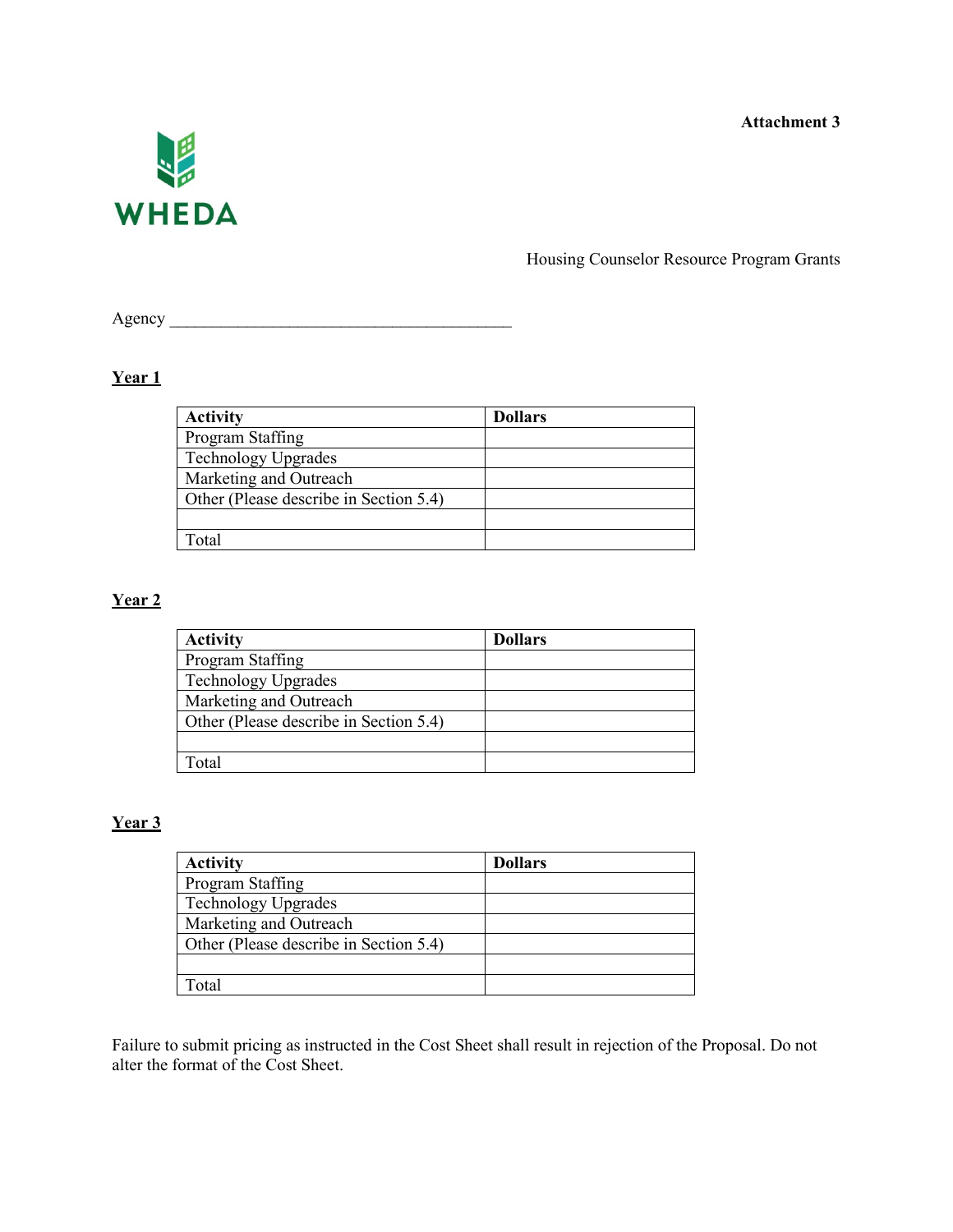

# **STANDARD TERMS AND CONDITIONS FOR CONTRACTUAL SERVICES**

The following Terms and Conditions are incorporated into the Agreement made and entered into by the Contractor and the Wisconsin Housing and Economic Development Authority ("**WHEDA**").

- **1. Applicable Law and Compliance**. The Agreement shall be governed under the laws of the State of Wisconsin. The Contractor shall at all times comply with and observe all federal and state laws, local laws, ordinances, and regulations which are in effect during the period of the Agreement and which in any manner affect the work or its conduct. WHEDA reserves the right to cancel this contract with any federally debarred contractor or a contractor that is presently identified on the list of parties excluded from federal procurement and nonprocurement contracts.
- **2. Assignment, Subcontracting and Delegation**. The Agreement may not be assigned by the Contractor without the prior written approval of WHEDA. The services provided for in the Agreement may not be subcontracted or delegated in whole or in part to any other person or entity without the prior written approval of WHEDA. The Agreement shall be binding upon and shall inure to the benefit of the successors and assigns of WHEDA and the permitted successors and assigns (if any) of the Contractor. This Agreement may be assigned by WHEDA to any successor-in-interest to WHEDA without notice to, or the consent of, Contractor.
- **3. Code of Ethics and Travel Policy**. The Contractor shall adhere to WHEDA's Code of Ethics for Paid Consultants and Travel Policy for Consultants, a copy of each of which is attached hereto. The Contractor shall make written disclosures to WHEDA as required by the Code of Ethics.
- **4. Confidentiality**. The Contractor acknowledges that all information, data, records and documents disclosed by WHEDA to the Contractor, or which come to the Contractor's attention during the course of its performance under the Agreement constitute valuable and proprietary assets of WHEDA ("**Confidential Information**"). The Contractor agrees to not disclose the Confidential Information, either directly or indirectly, to any person, entity or affiliate unless required to do so by legal process of law without prior written authorization of WHEDA. If required to disclose the Confidential Information by legal process, the Contractor shall provide WHEDA with prompt notice so WHEDA may seek an appropriate protective order. Except as required during the course of its performance under the terms of the Agreement, the Contractor shall not use any Confidential Information for its own purposes.
- **5. Dual Employment**. The Contractor will not engage the services of any person or persons now employed by WHEDA to provide services relating to the Agreement without the written consent of WHEDA.
- **6. Entire Agreement**. The Agreement contains the entire agreement of the parties. No amendment of the Agreement and no waiver of any provision hereof shall be effective unless in writing and duly executed by the parties affected thereby. If any portion of the Agreement is found to be unenforceable, the remaining portions ofthe Agreement will continue to be enforced to the fullest extent permitted by law.
- **7. Force Majeure**. Neither party shall be in default by reason of any failure in performance of the Agreement in accordance with reasonable control and without fault or negligence on their part. Such causes may include, but are not restricted to, acts of nature or the public enemy, acts of the government in either its sovereign or contractual capacity, fires, floods, epidemics, quarantine restrictions, strikes, freight embargoes and unusually severe weather, but in every case the failure to perform such must be beyond the reasonable control and without the fault or negligence of the party.
- **8. Indemnification**. The Contractor shall indemnify, defend and hold harmless WHEDA, including its officers, agents and employees, from and against any and all claims, liabilities, losses, damages, costs and expenses to the extent caused or arising out of the negligent acts, reckless conduct, or errors or omissions of the Contractor, its officers, employees, agents or representatives in the performance of this Agreement.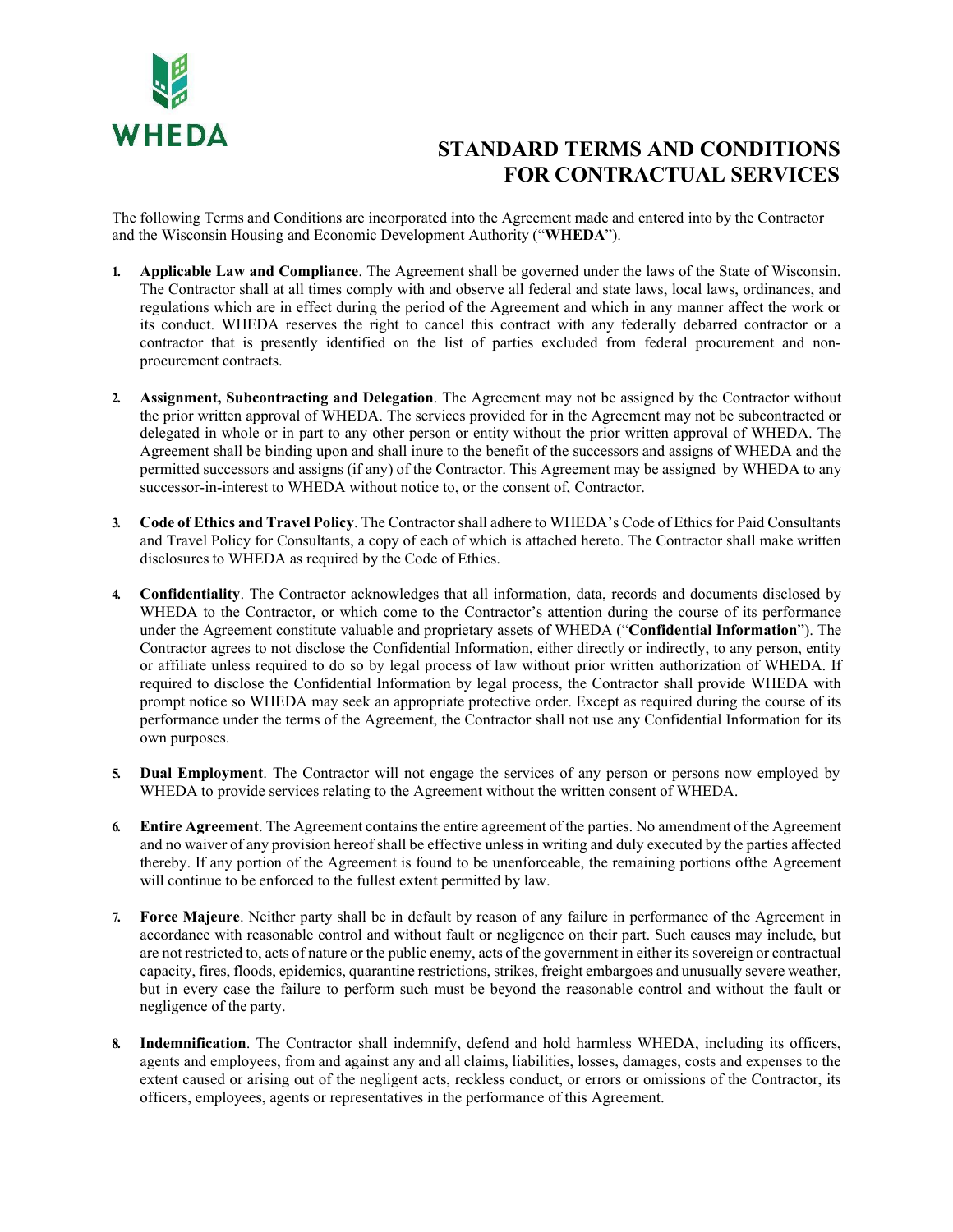- **9. Independent Contractor**. The parties intend and agree that the Contractor is an independent contractor and not an employee or agent of WHEDA. Subject to the terms and conditions of the Agreement, the Contractor alone will control the manner and means by which the services delivered hereunder are provided. The Contractor agrees to take such steps as may be necessary to ensure that each subcontractor of the Contractor will be deemedto be an independent contractor and will not be considered or permitted to be an agent, servant, joint venturer, orpartner of WHEDA.
- **10. Insurance Responsibility**. The Contractor shall maintain worker's compensation insurance as required by Wisconsin Statutes, for all employees engaged in the work under the Agreement.

The Contractor shall maintain commercial liability, bodily injury and property damage insurance against any claim(s) which might occur in carrying out the Agreement. Minimum coverage shall be one million dollars (\$1,000,000) liability for bodily injury and property damage including products liability and completed operations.

The Contractor shall maintain motor vehicle insurance for all owned, non-owned and hired vehicles that areused in carrying out the Agreement. Minimum coverage shall be one million dollars (\$1,000,000) per occurrence combined single limit for automobile liability and property damage.

#### **11. Nondiscrimination**.

- a. The Contractor agrees not to discriminate against employee or applicant for employment on the basis of race, color, religion, national origin, sex, sexual preference, marital status, familial status, physical condition, developmental disability, age or any other basis prohibited by applicable law.
- b. Pursuant to 2019 Wisconsin Executive Order 1, the Contractor agrees it will hire only on the basis of merit and will not discriminate against any persons performing a contract, subcontract or grant because of military or veteran status, gender identity or expression, marital or familial status, genetic information or political affiliation.
- c. Pursuant to Section 16.75(10p), of the Wisconsin Statutes., the Contractor agrees it is not, and will not for the duration of the contract, engage in a prohibited boycott of the State of Israel as defined in s. 20.931(1)(b). State agencies and authorities may not execute a contract and reserve the right toterminate an existing contract with a company that is not compliant with this provision. This subsection  $11(c)$ applies to contracts valued \$100,000 or over.
- **12. Payment and Invoicing**. WHEDA normally will pay properly submitted vendor invoices within thirty (30) days of receipt providing goods and/or services have been delivered, installed (if required), and accepted as specified. Invoices presented for payment must be submitted in accordance with instructions contained on the purchase order including reference to purchase order number and submittal to the correct address for processing.
- **13. Pricing**. Prices established in the Agreement may be lowered unilaterally by the Contractor, but prices shall not be increased without the written approval of WHEDA.
- **14. Promotional Advertising and News Releases**. Reference to or use of WHEDA, its officers or employees for commercial promotion is prohibited. News releases pertaining to the Agreement shall not be made without prior approval of WHEDA.
- **15. Public Records**. With certain exceptions, all records of WHEDA, including records relating to the Agreement, shall be open to the public. Contractors' records produced or collected under, or in relation to, the Agreement shall also be open to the public to the same extent as if such records were maintained by the Authority pursuant to Wis. Stat. § 19.36(3).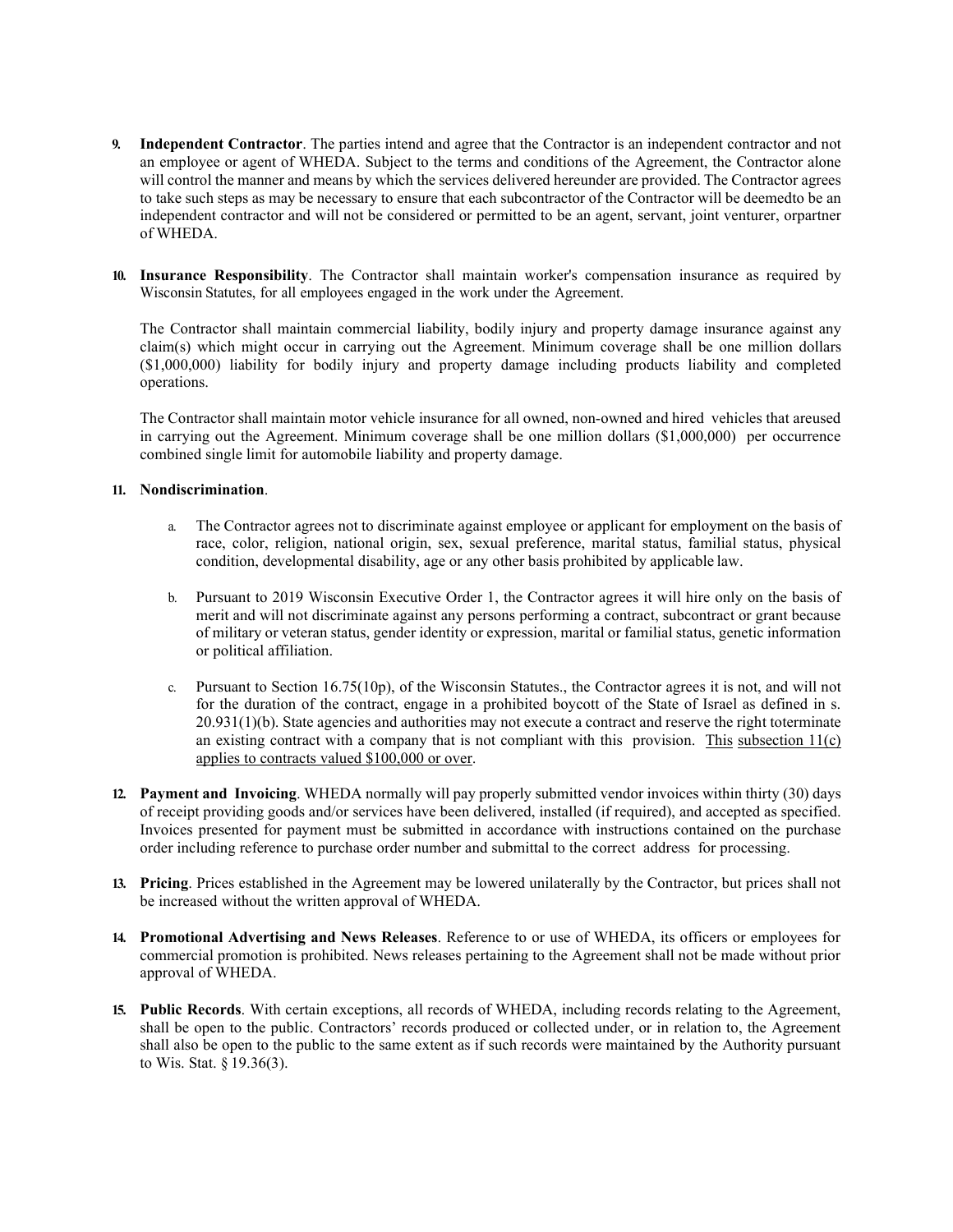- **16. Record Keeping and Record Retention**. The Contractor shall establish and maintain records of all expenditures incurred under the Agreement. All records must be kept in accordance with applicable law and generally accepted accounting procedures. WHEDA shall have the right to audit, review, examine, copy, and transcribe any pertinent records or documents relating to the Agreement. The Contractor will retain all documents applicable to the Agreement for a period of not less than three (3) years after final payment is made.
- **17. Rights and Remedies**. No delay or omission by WHEDA in exercising any right or remedy under the Agreement shall be deemed to operate as a waiver of such right or remedy or any other right or remedy available hereunder or at law. No waiver by WHEDA of any default shall constitute a waiver of any other default or of the same default on a futureoccasion.
- **18. Taxes**. WHEDA is exempt from payment of all federal tax and Wisconsin state and local taxes on its purchases. WHEDA may be subject to other states' taxes on its purchases in that state depending on the laws of that state.
- **19. Termination**. WHEDA may terminate the Agreement upon written notification to the Contractor. Upon termination of the Agreement, the Contractor will return to WHEDA all documents, financial statements or any other materials which it has received from WHEDA in the course of providing the services; the Contractor will deliver to WHEDA all finished or unfinished documents, data, studies and reports, and all other property, prepared or purchased by the Contractor in the course of performing the services; and the Contractor will promptly submit a final invoice for work performed up to the effective date of termination. The Contractor may terminate this Agreement if, and only if, it has not received payments for services rendered and not subject to dispute by WHEDA, for a period of sixty (60) days. However, the Contractor must give WHEDA thirty (30) daywritten notice of its intent to terminate and the right to cure amounts claimed as in arrears in the written notice.
- **20. Written Notice**. Any notice required or permitted to be given under the Agreement will be deemed to have been given if made in writing and sent by recognized overnight courier service, delivered by hand or sent certified mail, postage prepaid, to WHEDA, attention General Counsel, 908 East Main Street, Suite 501, Madison, WI 53703 or P.O. Box 1728, Madison, WI 53701-1728, and to the Contractor at the address supplied in the proposal made by it hereunder. Notice shall be deemed given one day after deposit with a recognized overnight courier service, upon receipt if delivered by hand and three days after being mailed.
- **21. Gramm-Leach-Bliley Act**. If as part of the Agreement, the Contractor receives from WHEDA or otherwise obtains any "nonpublic personal information" as defined by the Gramm-Leach-Bliley Act ("**Personal Information**"), the following provisions shall apply:
	- a. The Contractor shall safeguard and retain in confidence all Personal Information, and shall not publish, disclose or otherwise disseminate such Personal Information, or allow any third party to gain access to such Personal Information, without the prior written consent of WHEDA or except as necessary in the performance of services under the Agreement. The Contractor shall only disclose Personal Information to its employees or agents who have a legitimate need to know such Personal Information for purposes of performing the service of the Contractor for WHEDA under the Agreement.
	- b. The Contractor shall properly safeguard and dispose of all Personal Information. The Contractor agrees to institute appropriate internal procedures and controls, and to also conduct periodic employee training and other management oversight activities in order to assure that employees understand the requirements contained herein and are cognizant of the need to strictly comply with all of these measures.
	- c. In the event the Contractor has a breach in its systems, processes and/or procedures which results in unauthorized access to Personal Information, the Contractor will immediately notify WHEDA. The Contractor, in conjunction with WHEDA, will take the appropriate actions, including but not limited to notifying potentially affected customers, in accordance with all applicable rules and regulations.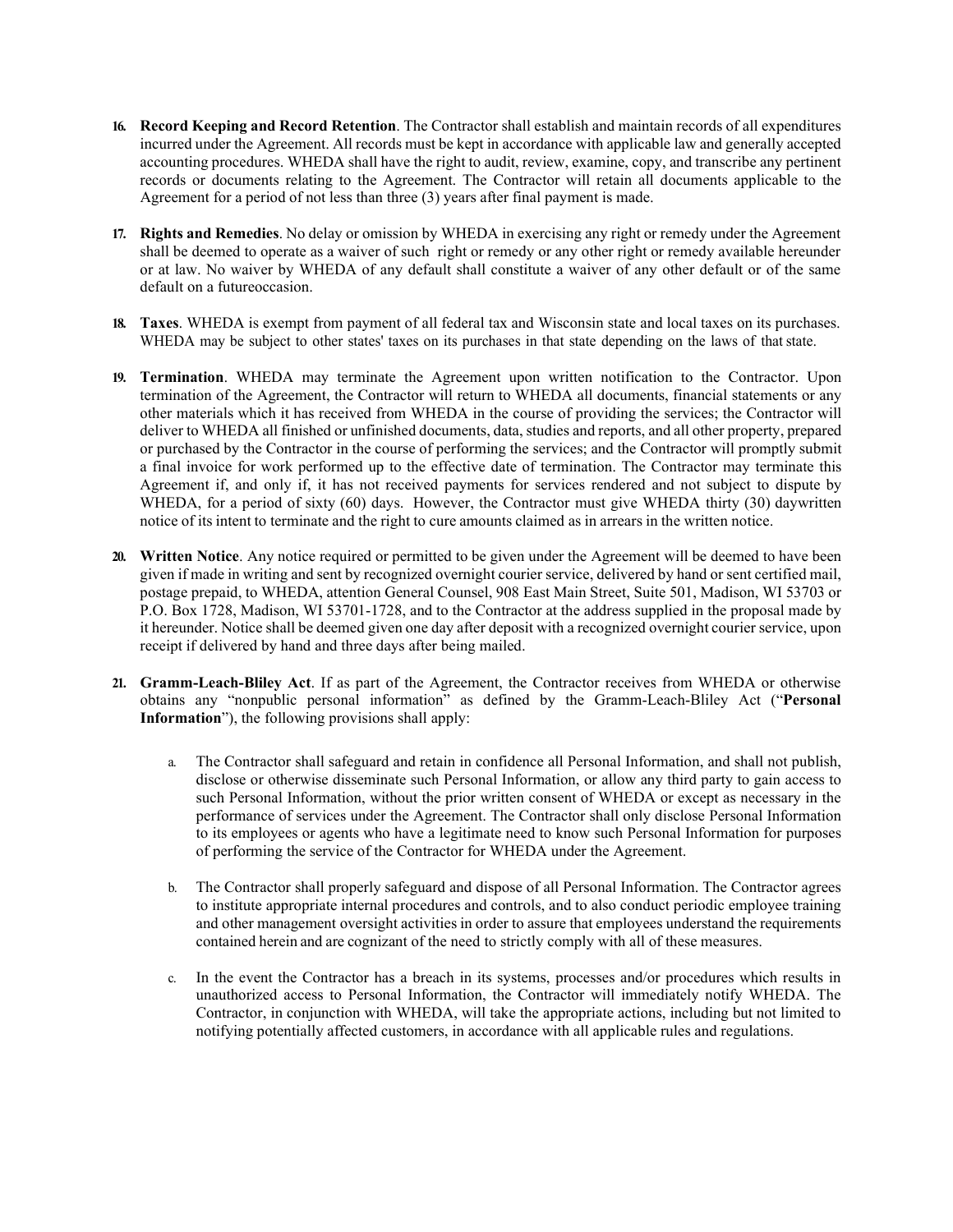# **CODE OF ETHICS FOR PAID CONSULTANTS OF THE WISCONSIN HOUSING AND ECONOMIC DEVELOPMENT AUTHORITY**

# **March 1, 2006**

I. Declaration of policy. In keeping with the tenets of a free and open government, a code of ethics to guide Consultants will help them avoid material conflicts of interest while ensuring that the Authority gives all persons equal opportunity to act as a Consultant. A code of ethics will also guide the Authority in selecting and working with Consultants, recognizing private pecuniary interests, and not depriving Consultants of their rights to enter into other contracts or employment which do not conflict with the Consultant's Position with the Authority.

II. Definitions. In this code:

A. Anything of Value: any money or property, favor, service, payment, advance, forbearance, loan or promise of future employment, but does not include compensation and expenses paid by the Authority, or hospitality extended for a purpose unrelated to Authority business.

B. Authority: the Wisconsin Housing and Economic Development Authority or any successor.

C. Consultant: (a) any person or Organization which is engaged to provide professional or technical advice, assistance or opinions for compensation; or (b) any person who is not an employee of the Authority but who is engaged to provide professional or technical advice, assistance or opinions for compensation, whether such compensation is given directly to the person or to any Organization which employs the person.

D. Department: means the Legislature, the University of Wisconsin System any authority or public corporation created and regulated by an act of the Legislature and any office, department, independent agency or legislative service agency created under Chapter 13, 14, or 15 of the Wisconsin Statutes, and vocational, technical and adult education district or any constitutional office including a judicial office.

E. Immediate Family: any person's parents, siblings, spouse, children and grandchildren.

F. Organization: any corporation, partnership, proprietorship, firm, enterprise, franchise, association, trust or other legal entity other than an individual.

G. Position: the position of a Consultant in relation to the Authority which results from the Consultant's contract with the Authority.

III. Standards of Conduct.

A. Except as provided for by contract with the Authority, no Consultant may use or attempt to use his/her position to obtain gain or Anything of Value for anyone. No Consultant may use or attempt to use his/her position to influence or gain, for anyone, unlawful benefits, advantages or privileges. This section is not intended to preclude,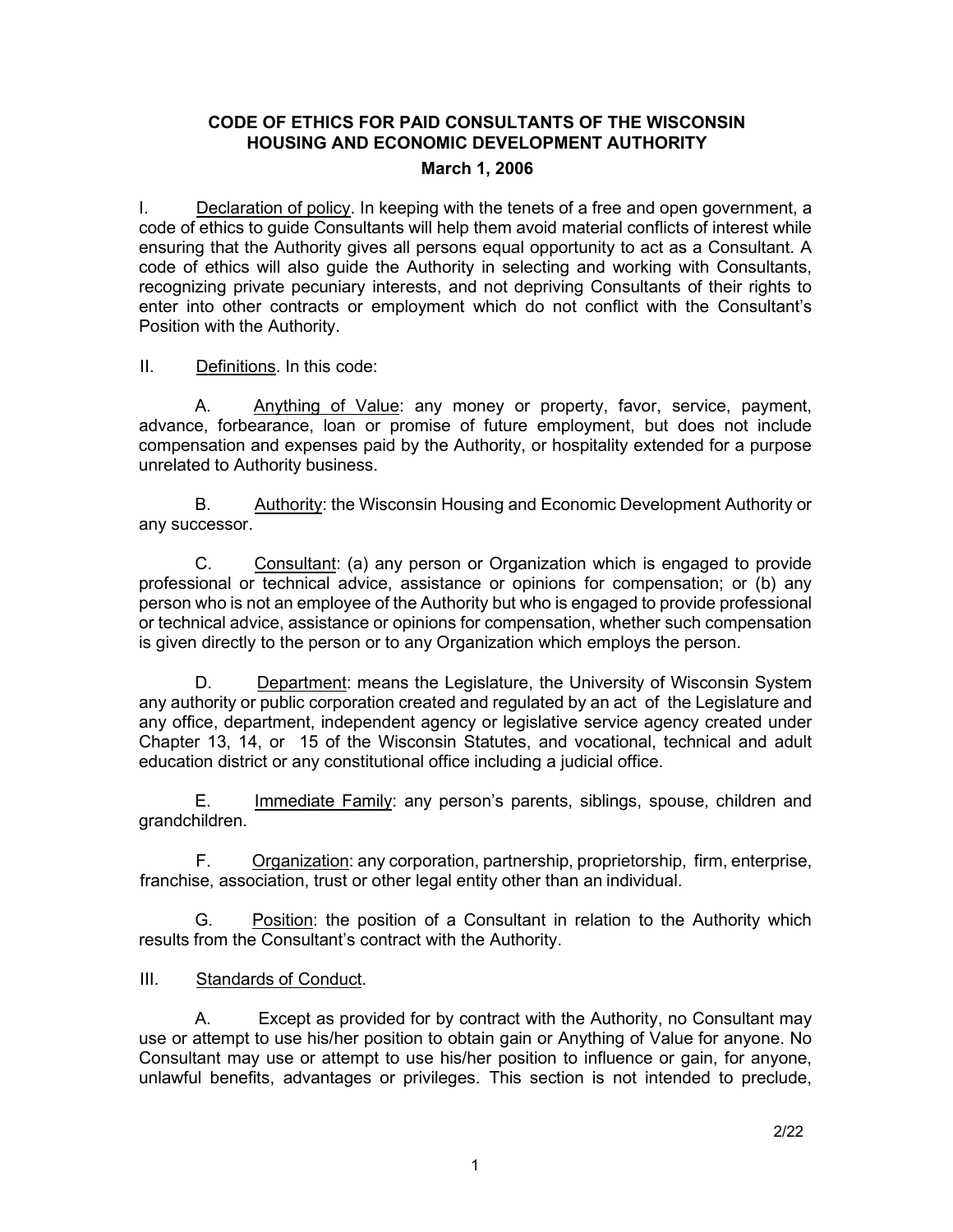upon prior written approval, the listing of the Authority as a reference, or the inclusion of the Authority in a list of the Consultant's representative clients.

B. No Consultant may solicit or accept, directly or indirectly, Anything of Value if it could reasonably be expected to influence an official's action or inaction or could reasonably be considered a reward for any action or inaction.

C. No Consultant may intentionally use or disclose confidential information which could result in the receipt of Anything of Value for the Consultant, a member of his/her Immediate Family, or an Organization with which he/she is associated.

D. No Consultant may represent a person or Organization for compensation before the Authority, except as permitted by the Authority after receiving full disclosure of the nature of the Consultant's relationship with the person or Organization.

E. No Consultant may represent, in connection with any proceeding, application, contract, claim, or charge which was under the Consultant's responsibility or he/she was personally and substantially involved with in the twelve months prior to ceasing to be a Consultant, for compensation, any person or Organization before the Authority within twelve months after leaving the Department.

F. All Consultants' contracts shall provide that if the Consultant or former Consultant has failed to adhere to the provisions of this code of ethics, and if the Authority determines such failure to adhere to the code of ethics involves a material conflict of interest, the contract may be declared to be void by the Authority and any amounts paid under the contact may be recovered by the Authority.

# IV Disclosure

A. Consultants shall include within each proposal a written statement that discloses and provides relevant information on each of the following matters which are known to the Consultant or could reasonably be expected to be known to the Consultant:

1. A member or an employee of the Authority, or his/her Immediate Family, or a Consultant owns or controls directly or indirectly any equity in, or is associated with, the Consultant;

2. The Consultant currently employs, or has offered to employ, any person who is or has been a member or management level employee of the Authority within the twelve-month period preceding the date of the proposal;

3. The Consultant, or any of its employees, provides services for compensation to, or anticipates providing services for compensation during the term of the contract to, a member or employee of the Authority, any Organization with which a member or employee of the Authority is associated, a person or Organization indebted to the Authority, or a person who or Organization which has, within the twelve month period preceding the proposal, received a loan or grant from the Authority; and

4. The names of those professionals within a Consultant's Organization who have responsibility for and direct contact with the Authority regarding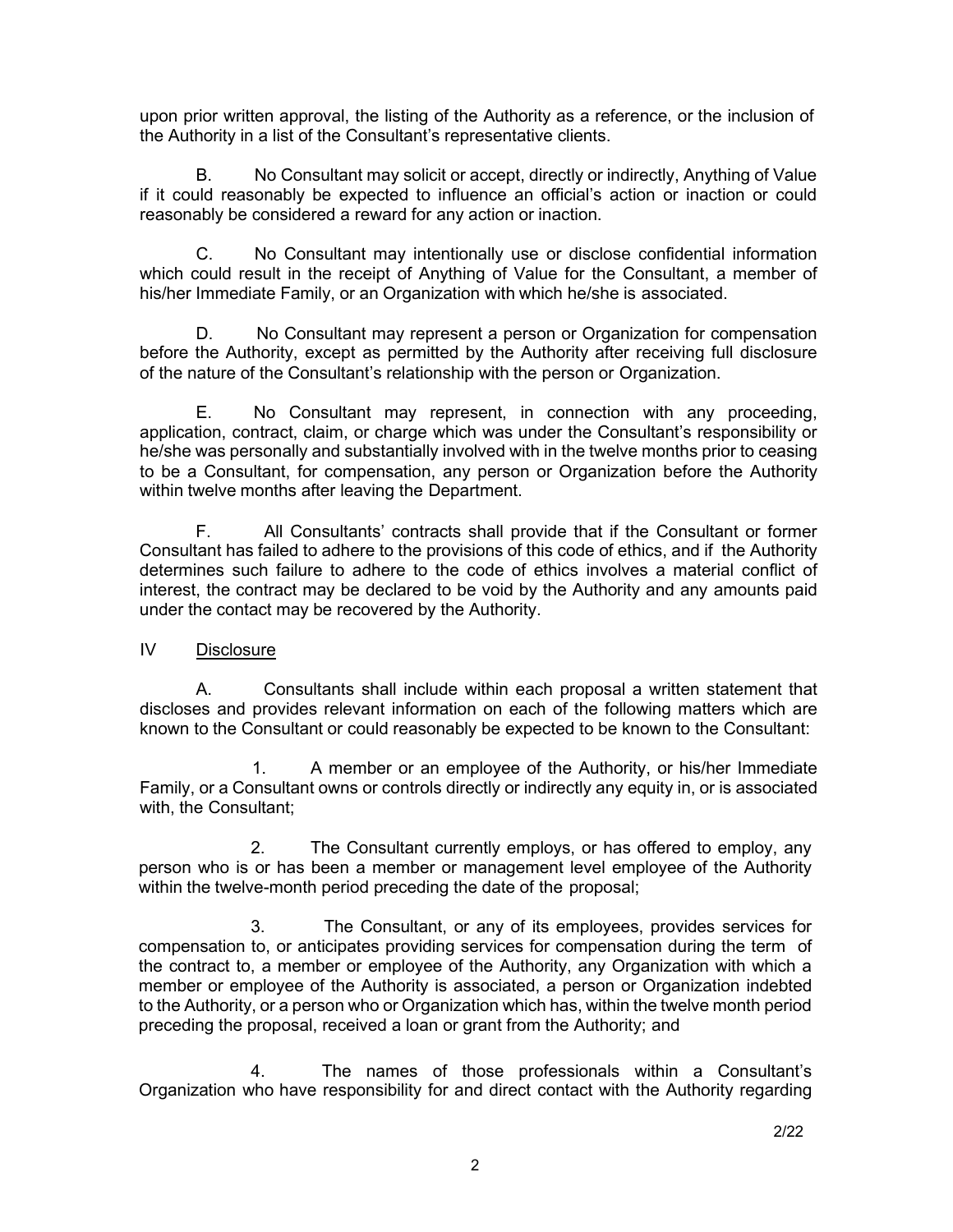its bonds or notes, who in addition to, own notes or bonds which have been issued by the Authority.

B. If none of the above matters exist, the Consultant shall state so in writing.

C. The Authority shall review the statement and provide in writing, only if the information disclosed under sub. A interferes with fair competition among Consultants, or proves that awarding the contract to the Consultant is not in the best interests of the Authority.

D. Unless otherwise exempted pursuant to sub. E, all contracts shall incorporate this Code of Ethics and shall provide that if a Consultant has failed to disclose any matters described above, and if the Authority determines such failure to disclose involves a material conflict of interest, the Consultant's contract may be declared to be void by the Authority and any amounts paid under the contract may be recovered by the Authority. All contracts shall also require a Consultant to advise the Authority of any changes in the information provided in sub. A which occur during the contract period.

E. No disclosure under sub. A or section III, D, is required if (a) state or federal law prohibits the disclosure, or (b) it is improper under administrative rules or recognized professional code of the Department which is responsible for regulating or licensing the occupational group of which the Consultant is a member.

# V. Action Upon Conflict

A. Any Consultant who, in the discharge of Consultant duties, is involved in any matter that could result in a material conflict of interest on the Consultant's part shall:

1. Prepare a written statement describing such matter and the nature of the possible conflict of interest;

2. Deliver a copy of the statement to the Authority's Executive Director; and

3. Take no further action with regard to such matter except in accordance with advice from the Authority's Executive Director.

B. A Consultant who disagrees with the advice of the Executive Director given under sub. A. 1. may bring the matter for review before the members of the Authority.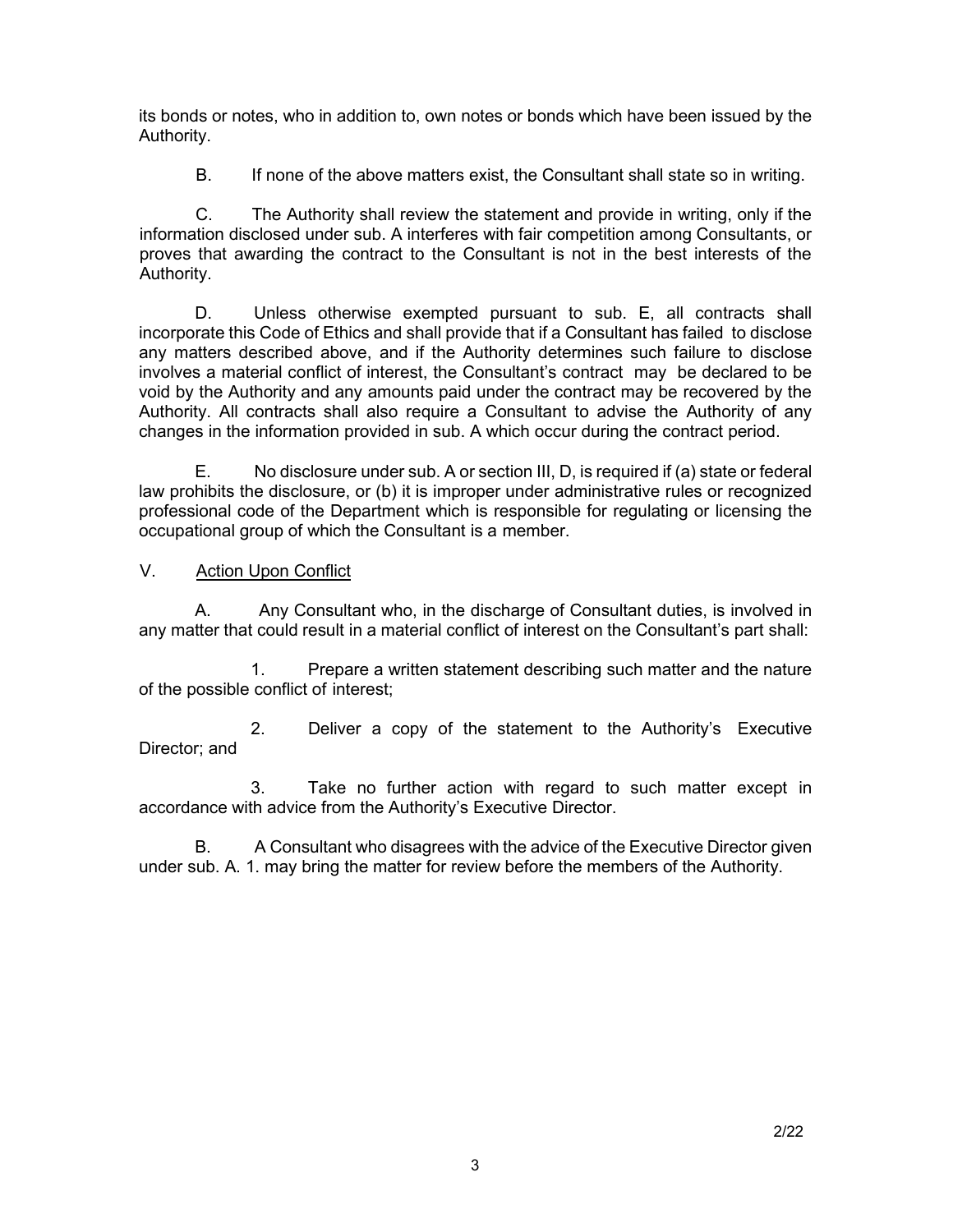#### **WISCONSIN HOUSING AND ECONOMIC DEVELOPMENT AUTHORITY**

#### **TRAVEL POLICY FOR CONSULTANTS**

#### **(Based on current Wisconsin Uniform Travel Schedule Amounts)**

The Wisconsin Housing and Economic Development Authority (the "Authority") is required by law, §234.02(3m)(b), Wisconsin Statutes, to adhere to the State of Wisconsin Uniform Travel Schedule. All consultants to the Authority must keep their expenditures, while on travel status, within those guidelines. This document provides basic details concerning travel policies and sets out administrative procedures to implement them.

The Authority will not approve payment for any travel expense which exceeds the maximum Uniform Travel Schedule Amount, except in unusual circumstances when accompanied by a receipt and a full explanation of the reasonableness of such expense. An "unusual circumstance" is defined as being outside the control of the consultant. An expense which exceeds a travel maximum is reasonable only when unavoidable additional expenses would be incurred by trying to adhere to the specified travel maximum.

#### **Lodging**

The maximum lodging rate for in-state travel is \$90 per night as of February, 2022, excluding sales and/or roomtaxes. The maximum lodging rate is \$90 per night for Milwaukee, Racine, and Waukesha counties.

The choice of lodging will be based on cost, with consideration given to accessibility in conducting business. Written justification is required whenever the maximum room allowance is exceeded.

All lodging expenses must be supported by a copy of the original receipt. Reimbursement will be made onlyat the single-room rate which must be shown on the receipt.

#### **Meals**

The maximum meal reimbursement rates, including tax and tip are (maximum reimbursable tip is 15%):

|         | Out-of-State |
|---------|--------------|
| \$9.00  | \$10.00      |
| \$11.00 | \$15.00      |
| \$21.00 | \$25.00      |
|         | In-State     |

Reimbursement for meals will be made when it is necessary to be away from Madison or the consultant's permanent domicile on Authority business as follows:

| Departure Time     | <b>Return Time</b> | Reimbursable Meals       |
|--------------------|--------------------|--------------------------|
| Before 6:00 a.m.   | Before 2:30 p.m.   | <b>Breakfast</b>         |
| Before $6:00$ a.m. | After 7:00 p.m.    | Breakfast, Lunch, Dinner |
| Before 10:30 a.m.  | After 2:30 p.m.    | Lunch                    |
| After 2:30 p.m.    | After 7:00 p.m.    | Dinner                   |
| After 7:00 p.m.    | N/A                | None                     |

Original, itemized receipts are required for all meals. Receipts and written justification are required for an unusual cost that exceeds the maximum allowance.

No reimbursement will be made for the cost of alcoholic beverages.